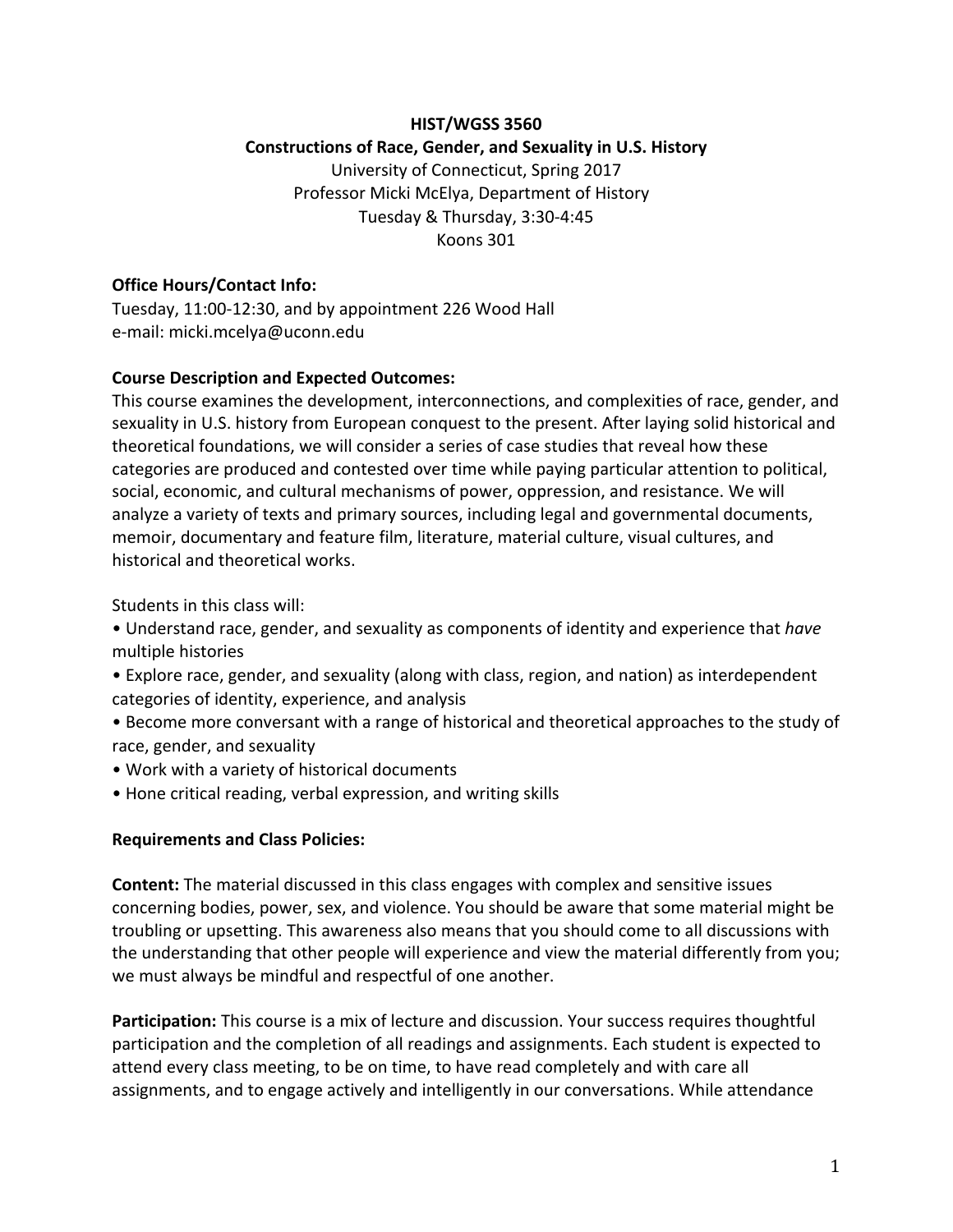does not comprise a numerical part of your grade, it bears noting that you cannot participate if you are not in class.

## **The assignments are:**

• This course has a good deal of **reading**, some of it complex and time consuming. You are expected to complete all of the readings for each day and be prepared to discuss them. Don't worry if something doesn't make sense—bring your questions and issues to the class for discussion—but make sure to always work your way through all of the readings.

• **Two article précis** on the course readings of your choice from the following list: Higginbotham, Tilton, Burstein, Gordon-Reed ("Engaging Jefferson"), Masur, Crenshaw ("Whose Story..."), Hutton, Paredez, Abu-Lughod, Somerville. These are due in class on the day for which the article is assigned. As a rule, no late papers or e-mailed submissions will be accepted. Please see HuskyCT for assignment guidelines and grading parameters.

• A **book review** of three pages on a course text of your choice from the following pair: Meyerowitz or Cott. This will be due in class on the Thursday of the week for which the book is assigned. This means 2/9 for Meyerowitz and 4/20 for Cott. Please see HuskyCT for assignment guidelines and grading parameters.

• In-class short document analysis and writing exercises that engage some or all of the readings will happen periodically throughout the semester. Barring extreme or extenuating circumstances, these cannot be made up-you must complete the work in class on the day it is given. Over the course of the term, you can drop two grades, meaning you can miss them or  $\Gamma$ will drop your lowest ones.

• Midterm and Final Examinations on essay questions provided in advance.

## Grades will be calculated in the following manner:

| Participation                           | 15% |
|-----------------------------------------|-----|
| Précis #1                               | 5%  |
| Précis #2                               | 5%  |
| <b>Book Review</b>                      | 10% |
| In-class document/writing exercises $=$ | 25% |
| Midterm                                 | 20% |
| Final                                   | 20% |
|                                         |     |

Accessibility: To request accommodations for a disability you must first contact the Center for Students with Disabilities. Located in room 204 of the Wilbur Cross Building, you can also reach them at 860.486.2020, csd@uconn.edu, or on the web at http://www.csd.uconn.edu. You must have the appropriate forms from this office before we can arrange accommodations.

Academic Integrity and Misconduct: I take academic honesty and integrity very seriously, and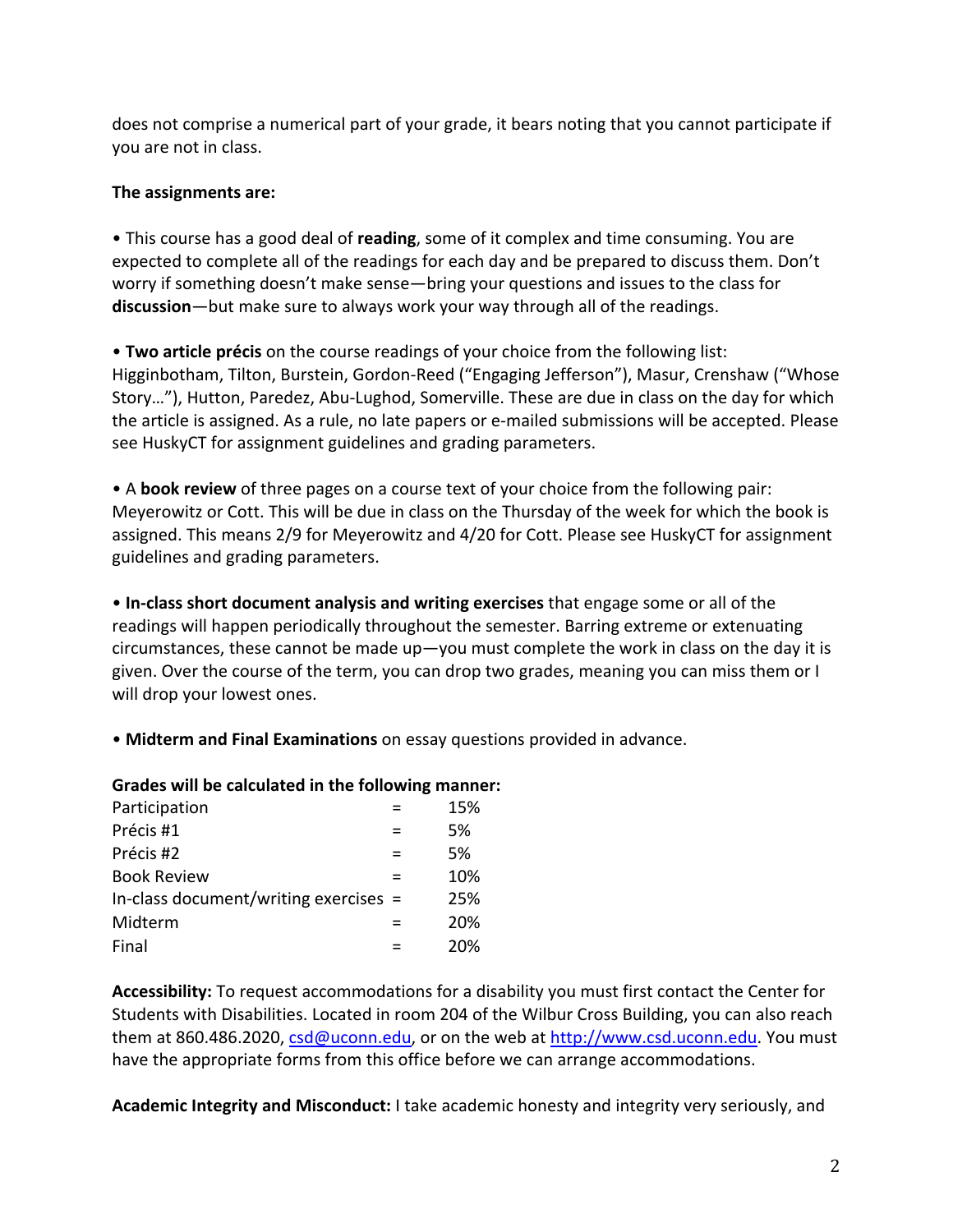expect everyone in my classes to do so as well. Plagiarism, which includes the misrepresentation of another's ideas as your own as well as copying word-for-word from another source, will not be tolerated. Any case of misconduct will be handled in accordance with the guidelines established in *The Student Code* as they are outlined at http://www.dosa.uconn.edu/student\_code\_appendixa.html.

**Computers:** You *may not* use computers in this class—please leave them at home or in your bag. If an individual condition necessitates computer use for note taking or in-class assignments, documentation from CSD must be provided and I may ask that you sit in an area of the room that will reduce screen distractions for other students.

**Cell phones:** I don't want to see or hear them in class. Please turn ringers off before we start and no texting!

University Policy on Final Exams: "Students are required to be available for their exam and/or complete any assessment during the time stated in the Registrar's Office schedule. If you have a conflict with this time you must visit the Office of Student Services and Advocacy to discuss the possibility of rescheduling this final. OSSA REQUIRES advance notice from students who have prior knowledge of a conflict (i.e., bunched finals, religious obligation, legal/medical appointments...) Please note that vacations, previously purchased tickets or reservations, graduations, social events, misreading the assessment schedule and over-sleeping are not viable reasons for rescheduling a final. If you think that your situation warrants permission to reschedule, please contact the Office of Student Services and Advocacy ( $2^{nd}$  floor Wilbur Cross) to meet with a staff member."

#### **Readings:**

The following books are required for the course. All are available on 3-hour reserve at Homer Babbidge Library, and all but *Map of Ireland* can be purchased at the UConn Bookstore.

- Nancy Cott, *Public Vows: A History of Marriage and the Nation* (Cambridge: Harvard University Press, 2002)
- Stephanie Grant, *Map of Ireland, A Novel* (New York: Scribner, 2009)
- Joanne Meyerowitz, *How Sex Changed: A History of Transsexuality in the United States* (Cambridge: Harvard University Press, 2004)
- Brian Turner, *My Life as a Foreign Country: A Memoir* (New York: W.W. Norton, 2014)

In addition, students are required to read a number of articles, chapters, and documents marked on the syllabus with a ( $\bullet$ ) that can be found on electronic reserve via HuskyCT. Full citations for these readings appear at the end of the syllabus.

## **SCHEDULE OF READINGS AND ASSIGNMENTS**

# **GETTING STARTED:** HISTORICIZING & THEORIZING RACE, GENDER, AND SEXUALITY IN THE U.S.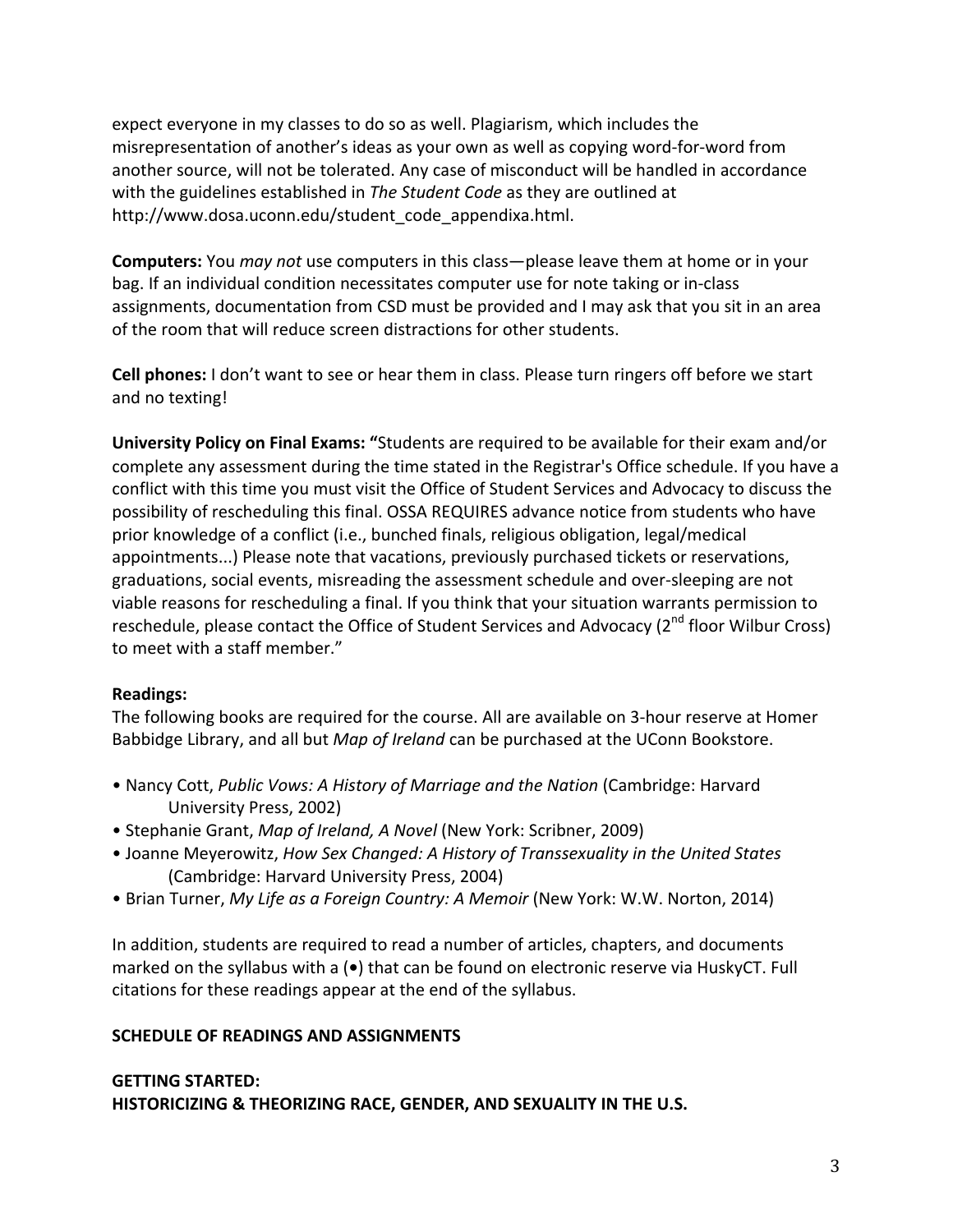## **Week One: Introductions & Racial Formation**

**T, 1/17** Introductions **TH, 1/19**

- Michael Omi & Howard Winant, "The Theory of Racial Formation," (2015)
- Kathy O'Neil, "Collateral Damage: Landing Credit," (2016)

# **Week Two: Sex and Gender**

# **T, 1/24**

• Evelyn Brooks Higginbotham, "African-American Women's History and the Metalanguage of Race," (1992)

- Judith Lorber, "The Social Construction of Gender," (1992)
- Michael Messner, "Ah, Ya Throw Like a Girl," (1992)

# **TH, 1/26**

• Anne Fausto-Sterling, "The Five Sexes: Why Male and Female are Not Enough," (1993) and "Letters from Readers," (1993)

• Ariel Levy, "Either/Or: Sports, Sex, and the Case of Caster Semenya," (2009)

## **Week Three: Sexuality and Bringing it all together**

# **T, 1/31**

• Judith Butler, "Imitation and Gender Insubordination," (1993)

# **TH, 2/2**

- Dorothy Allison, "A Question of Class," (1994)
- Evelyn Alsultany, "Los Intersticios: Recasting Moving Selves," (2002)
- Film Clip (HuskyCT): Judith Butler and Sunaura Taylor in *Examined Life* (2008)
- Eli Clare, "Body Shame, Body Pride: Lessons from the Disability Rights Movement," (2013)

# Week Four: Bringing it all together, cont.

## **T, 2/7**

Joanne Meyerowitz, *How Sex Changed: A History of Transsexuality in the United States* (2004)-Intro through Chapter 5

**TH, 2/9** Joanne Meyerowitz, *How Sex Changed*—finish \*Meyerowitz Book Review Due

# **CASE STUDY #1: CONTACT AND COLONIAL FANTASIES Week Five**

## **T, 2/14**

- Letter from John Rolfe to Sir Thomas Dale (1614)
- Selections from John Smith's Generall Historie of Virginia (1624)
- Robert S. Tilton, "Miscegenation and the Pocahontas Narrative in Colonial and Federalist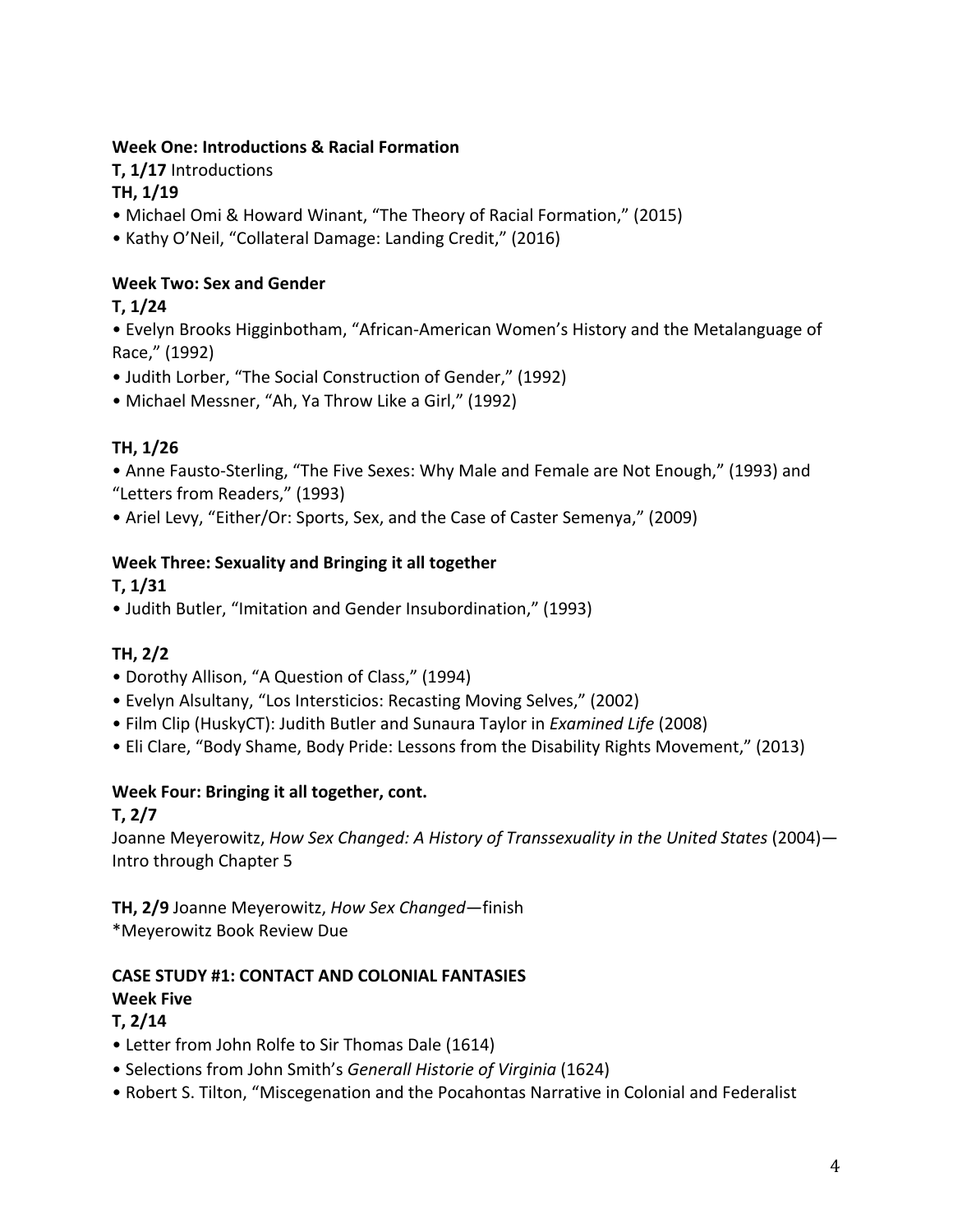America," (1994)

# **TH, 2/16**

Screening: clips from *Disney's Pocahontas* (1995) and *The New World* (2005)

## **CASE STUDY #2: SLAVERY, SEGREGATION AND THE POLITICS OF MEMORY**

# **Week Six:**

**T, 2/21**

• "The Memoirs of Madison Hemings," (1873)

• Thomas Jefferson, "Query XIV: Laws," from his *Notes on the State of Virginia* (1781-1787)

# **TH, 2/23**

- Andrew Burstein, "Jefferson's Rationalizations," (2000)
- Annette Gordon-Reed, "Engaging Jefferson: Blacks and the Founding Father," (2000)

# **Week Seven:**

# **T, 2/28**

• Lyra D. Monteiro, "Race-Conscious Casting and the Erasure of the Black Past in Lin-Manuel Miranda's *Hamilton*," (2016)

• Annette Gordon-Reed responds to Monteiro, "Hamilton: The Musical: Blacks and the Founding Fathers," (2016)

• Alana Samuels, "How *Hamilton* Recasts Thomas Jefferson as a Villain," (2015)

# **TH, 3/2**

Screening: *Eyes on the Prize* episode: "The Keys to the Kingdom, 1974-1980" (1987)

# **Week Eight:**

# **T, 3/7-MIDTERM EXAM!**

# **TH, 3/9**

• Meghan E. Irons, Shelley Murphy, and Jenna Russell, "History Rolled in on a Yellow School Bus," (2014)

• Louis P. Masur, "Boston and Busing," (2008)

# Week Nine: SPRING BREAK!

# **Week Ten: T, 3/21** Stephanie Grant, *Map of Ireland, A Novel* (2009)-all

# **TH, 3/23**

Stephanie Grant, Map of Ireland, A Novel, cont.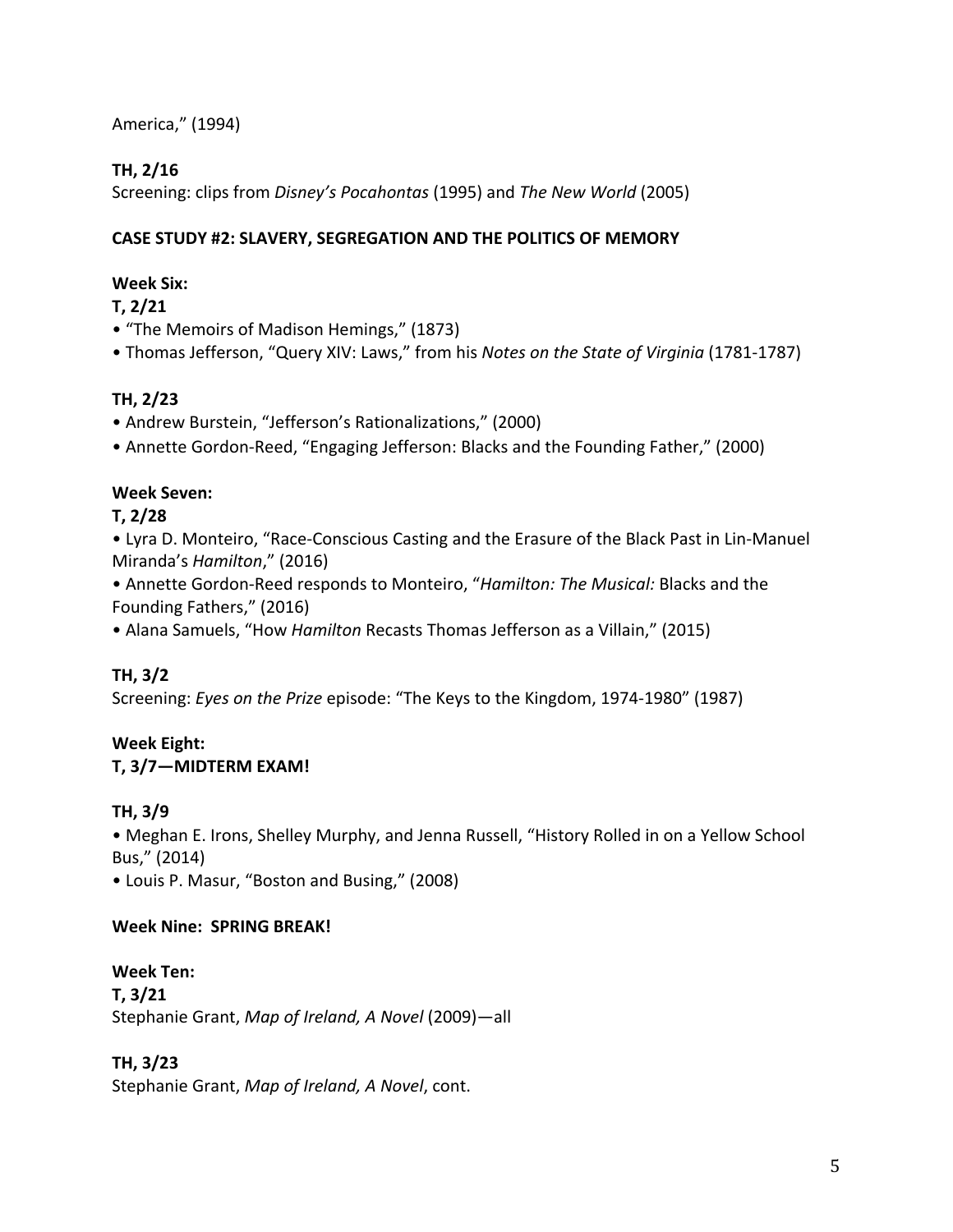## **Week Eleven:**

# **T, 3/28**

Screening: Sex and Justice: Anita Hill vs. Clarence Thomas (1993)

• Neil A. Lewis, "Law Professor Accuses Thomas of Sexual Harassment in 1980s," New York *Times* (October 7, 1991); Andrew Rosenthal, "Bush Emphasizes He Backs Thomas In Spite of Uproar," *NYT* (October 10, 1991); R.W. Apple Jr., "On Thomas: More Questions, Not Fewer," *NYT* (October 12, 1991).

# **TH, 3/30**

Screening: clips from *Anita: Speaking Truth to Power* (2014) & "Anita Hill on the Thomas Hearings, 25 Years Later: 'I Would Do It Again," PBS NewsHour (2016)

• Kimberlé Crenshaw, "Whose Story Is It, Anyway? Feminist and Antiracist Appropriations of Anita Hill," (1992)

• Patricia J. Williams, Letty Cottin Pogrebin, Kimberlé Crenshaw, Katha Pollit, and Jessica Valenti, "Twenty Years Later ... We Still Believe Anita Hill," (2011) • Jeffrey Toobin, "Partners," (2011)

## **CASE STUDY #3: FOREIGN RELATIONS, EMPIRE, AND THE MILITARY**

## **Week Twelve:**

**T, 4/4** • Screening: *Corpus, A Home Movie for Selena* (1999)

# **TH, 4/6**

- Paul Andrew Hutton, "The Alamo as Icon," (2010)
- Deborah Paredez, "Selenidad and Latinidad in the 1990s," (2009)

# **Week Thirteen:**

# **T, 4/11**

• Lila Abu-Lughod, "Do Muslim Women Really Need Saving? Anthropological Reflections on Cultural Relativism and Its Others," (2002) Start: Brian Turner, *My Life as a Foreign Country: A Memoir* (2014)

**TH, 4/13**

Brian Turner, *My Life as a Foreign Country—finish* 

# **CASE STUDY #4: MARRIAGE**

## **Week Fourteen:**

**T, 4/18** Nancy Cott, Public Vows: A History of Marriage and the Nation (2002)—Intro through Chapter 6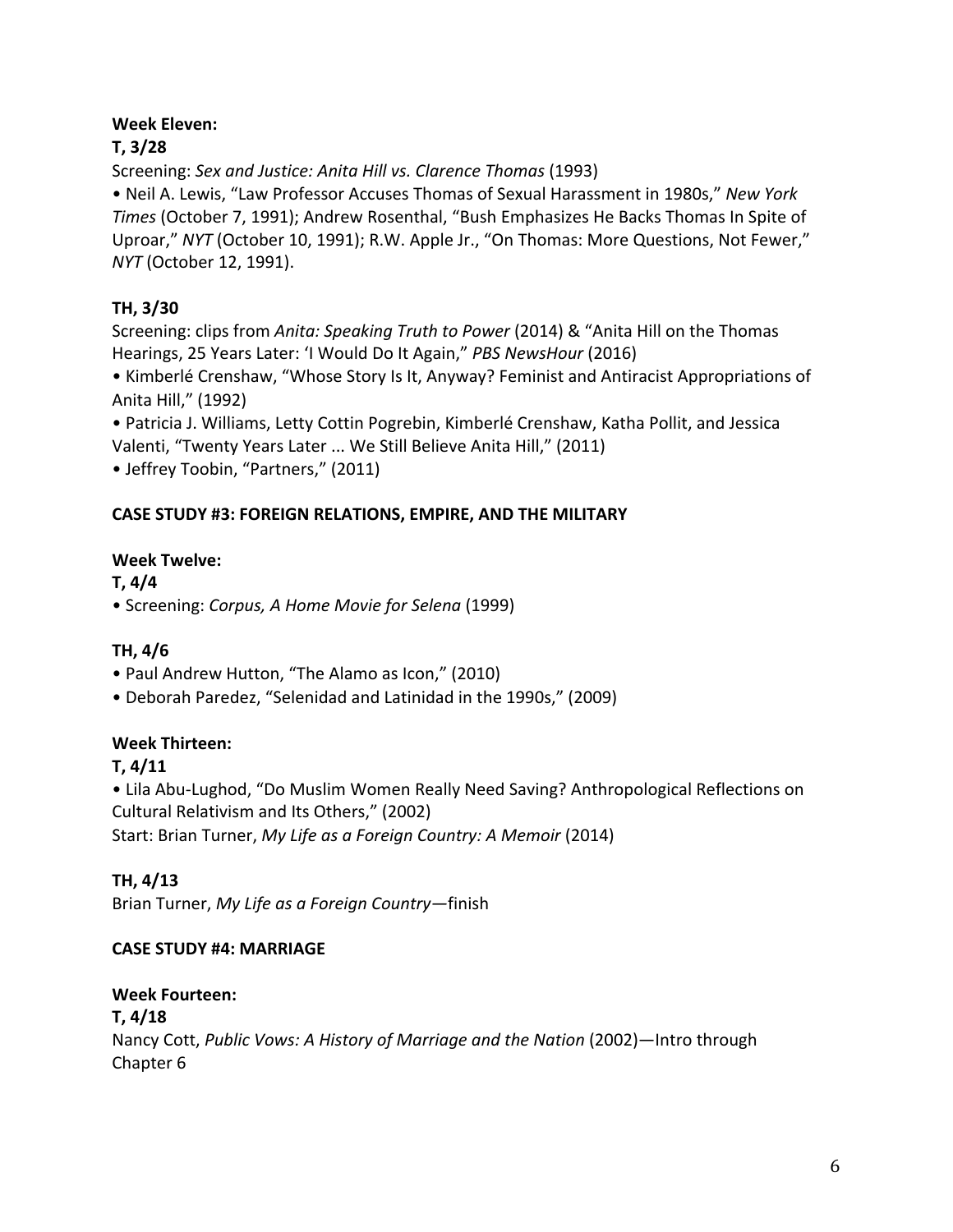## **TH, 4/20**

Nancy Cott, *Public Vows—*finish

## **Week Fifteen:**

## **T, 4/25**

- Molly Ball, "How Gay Marriage Became a Constitutional Right," (2015)
- Ariel Levy, "The Perfect Wife," (2013)
- • Siobhan B. Somerville, "Queer *Loving*," (2005)

# **TH, 4/27**

- Lisa Duggan, "Beyond Marriage: Democracy, Equality & Kinship for a New Century," (2012)
- Explore the webpage for *Against Equality* [http://www.againstequality.org]

## **Final Exam Date and Time to be announced.**

## **Course Bibliography**

Lila Abu-Lughod, "Do Muslim Women Really Need Saving? Anthropological Reflections on Cultural Relativism and Its Others," American Anthropologist vol. 104, no. 3 (September 2002): 783-790.

Dorothy Allison, *Skin: Talking About Sex, Class, and Literature* (Ithaca, NY: Firebrand Books, 1994)

Evelyn Alsultany, "Los Intersticios: Recasting Moving Selves," in Gloria Anzaldua and Analouise Keating, eds., This Bridge We Call Home: Radical Visions for Transformation (New York: Routledge, 2002): 106-110.

Molly Ball, "How Gay Marriage Became a Constitutional Right," The Atlantic (July 1, 2015)

Andrew Burstein, "Jefferson's Rationalizations," *William and Mary Quarterly* vol. 57, no. 1 (Jan 2000): 183-197.

Judith Butler, "Imitation and Gender Insubordination," in Henry Abelove, et. al., ed., *The* Lesbian and Gay Studies Reader (New York: Routledge, 1993).

Eli Clare, "Body Shame, Body Pride: Lessons from the Disability Rights Movement," in Susan Stryker and Aren Z. Aizura, eds., *The Transgender Studies Reader 2* (New York: Routledge, 2013).

Kimberlé Crenshaw, "Whose Story Is It, Anyway? Feminist and Antiracist Appropriations of Anita Hill," in Toni Morrison, ed., *Race-ing Justice, En-gendering Power: Essays on Anita Hill, Clarence Thomas, and the Construction of Social Reality* (New York: Pantheon, 1992).

Lisa Duggan, "Beyond Marriage: Democracy, Equality, and Kinship for a New Century," The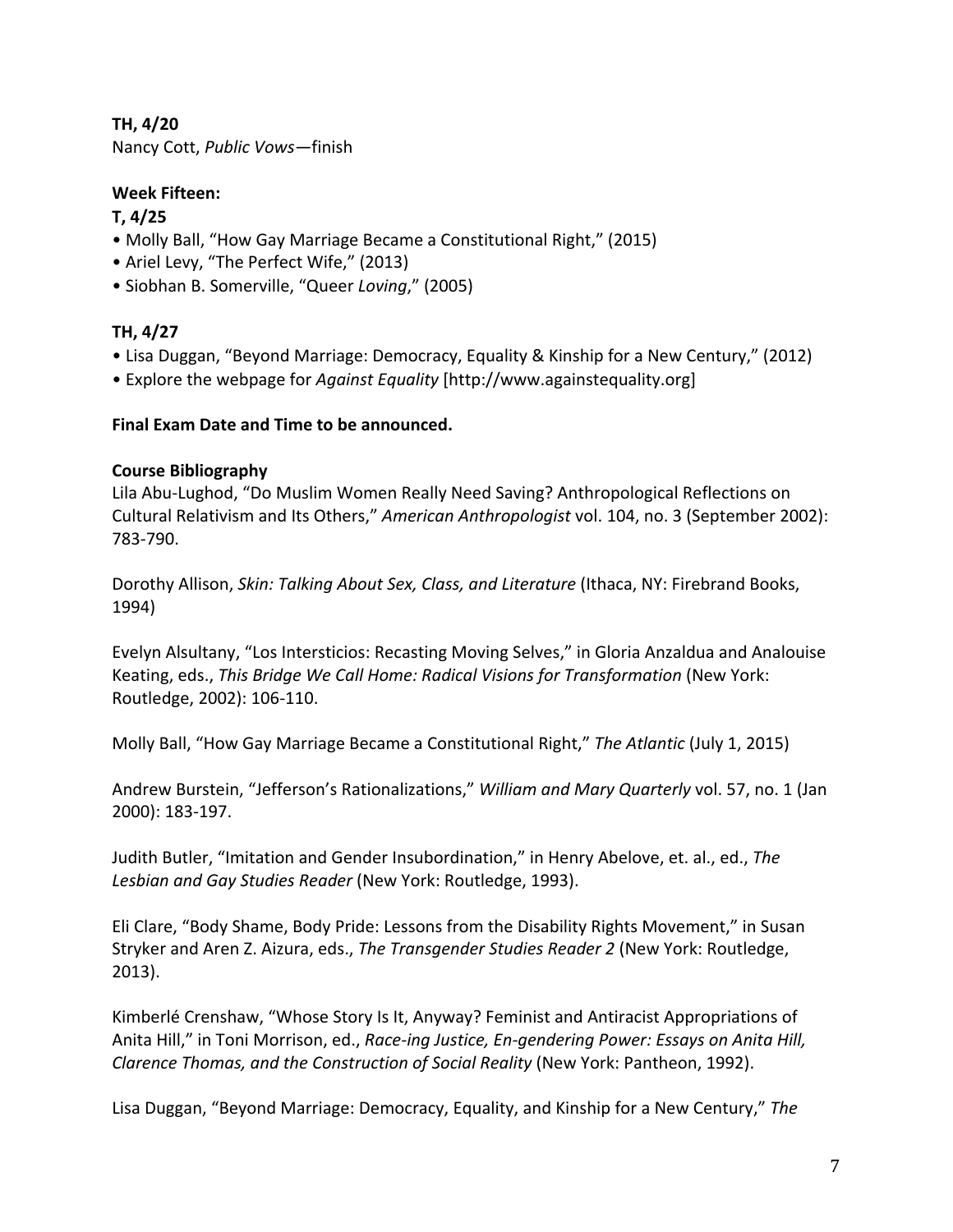*Scholar and Feminist Online no.* 10.1-10.2 (Fall 2011-Spring 2012).

Anne Fausto-Sterling, "The Five Sexes," The Sciences (March/April 1993) and letters to the editor, (July/August 1993).

Annette Gordon-Reed, "Engaging Jefferson: Blacks and the Founding Father," *William and Mary Quarterly* vol. 57, no. 1 (Jan 2000): 171-182.

Annette Gordon-Reed, "*Hamilton: The Musical:* Blacks and the Founding Fathers," National Council of Public History *History@Work* blog (April 6, 2016), http://ncph.org/history-atwork/hamilton-the-musical-blacks-and-the-founding-fathers/

Paul Anderson Hutton, "The Alamo as Icon," in Joseph G. Dawson III, ed., *The Texas Military Experience from the Texas Revolution through World War II* (College Station, TX: Texas A&M University Press,  $2^{nd}$  ed. 2010): 14-31.

Evelyn Brooks Higginbotham, "African-American Women's History and the Metalanguage of Race," *Signs* 17:2 (Winter 1992): 251-274.

Meghan E. Irons, Shelley Murphy, and Jenna Russell, "History Rolled in on a Yellow School Bus," *Boston Globe* (September 7, 2014): A1.

Ariel Levy, "Either/Or: Sports, Sex, and the Case of Caster Semenya," The New Yorker (November 30, 2009): 46-59.

Ariel Levy, "The Perfect Wife," The New Yorker (September 30, 2013): 54-63.

Judith Lorber, "The Social Construction of Gender," in Paula S. Rothenberg, ed., *Race, Class, and* Gender in the United States, fifth edition (New York: Worth Publishers, 2001).

Louis P. Masur, *The Soiling of Old Glory: The Story of a Photograph that Shocked America* (New York: Bloomsbury Press, 2008).

Michael Messner, "Ah, Ya Throw Like a Girl," in Paula S. Rothenberg, ed., *Race, Class, and Gender in the United States*, fifth edition (New York: Worth Publishers, 2001).

Lyra D. Monteiro, "Race-Conscious Casting and the Erasure of the Black Past in Lin-Manuel Miranda's *Hamilton*," The Public Historian vol. 38, no. 1 (February 2016): 89-98.

Michael Omi & Howard Winant, *Racial Formation in the United States*, 3rd edition (New York: Routledge, 2015).

Deborah Paredez, Selenidad: Selena, Latinos, and the Performance of Memory (Durham: Duke University Press, 2009).